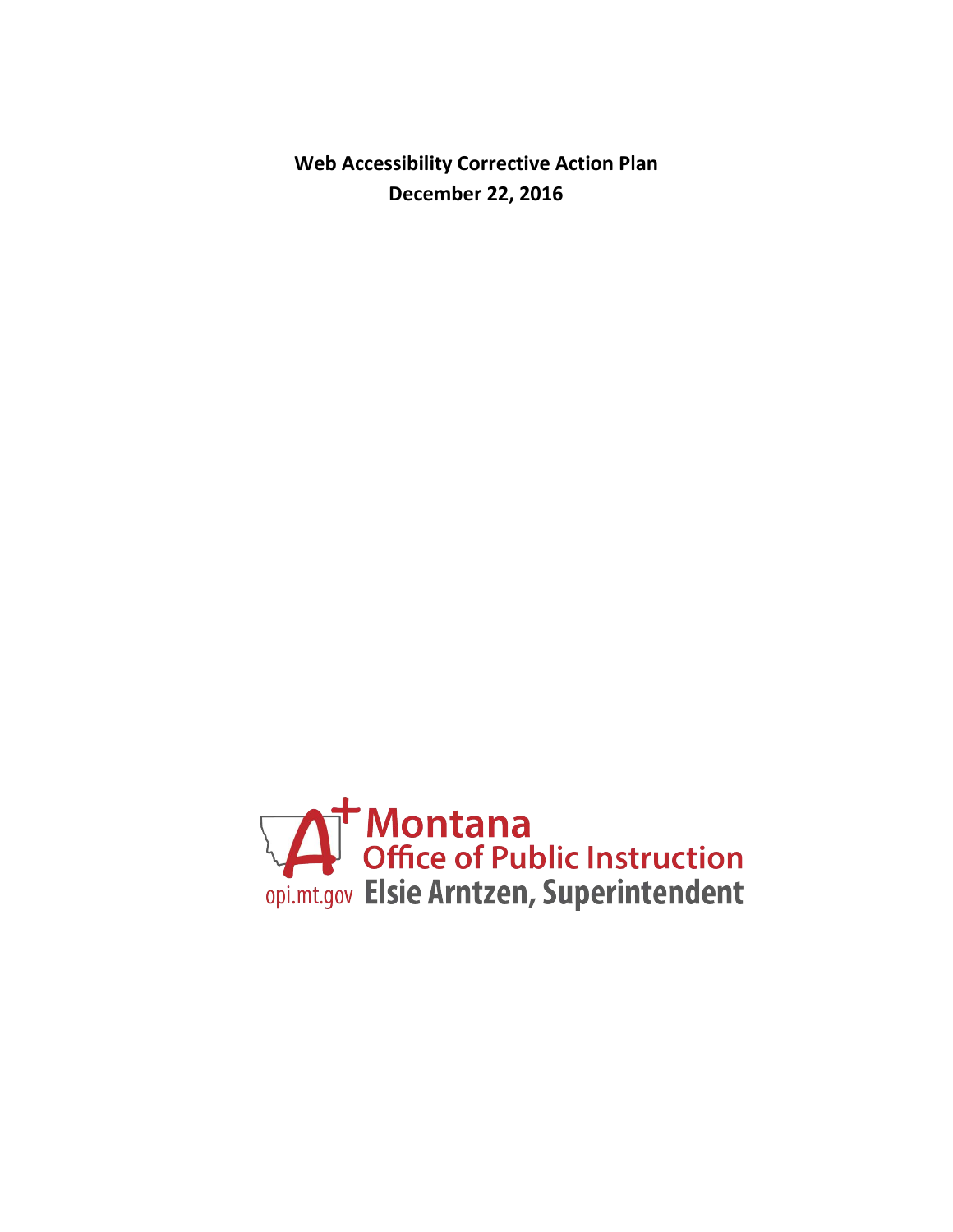## **Executive Summary**

Per the Resolution Agreement signed with the Office of Civil Rights on August 24, 2016, the Montana Office of Public Instruction (OPI) submits the following Corrective Action Plan (CAP) to bring its online content and functionality in compliance with World Wide Web Consortium's (W3C's) Web Content Accessibility Guidelines (WCAG) 2.0 Level AA and the Web Accessibility Initiative Accessible Rich Internet Applications Suite (WAI-ARIA). The CAP provides a timeline of activities that will be completed between October 2016 and July 2018 to remedy online accessibility issues identified in the Web Accessibility Assessment Report. The timeline of activities outlines the priorities and plans for accessibility communication and training to ensure webpage content, documents, and media are accessible to individuals with disabilities.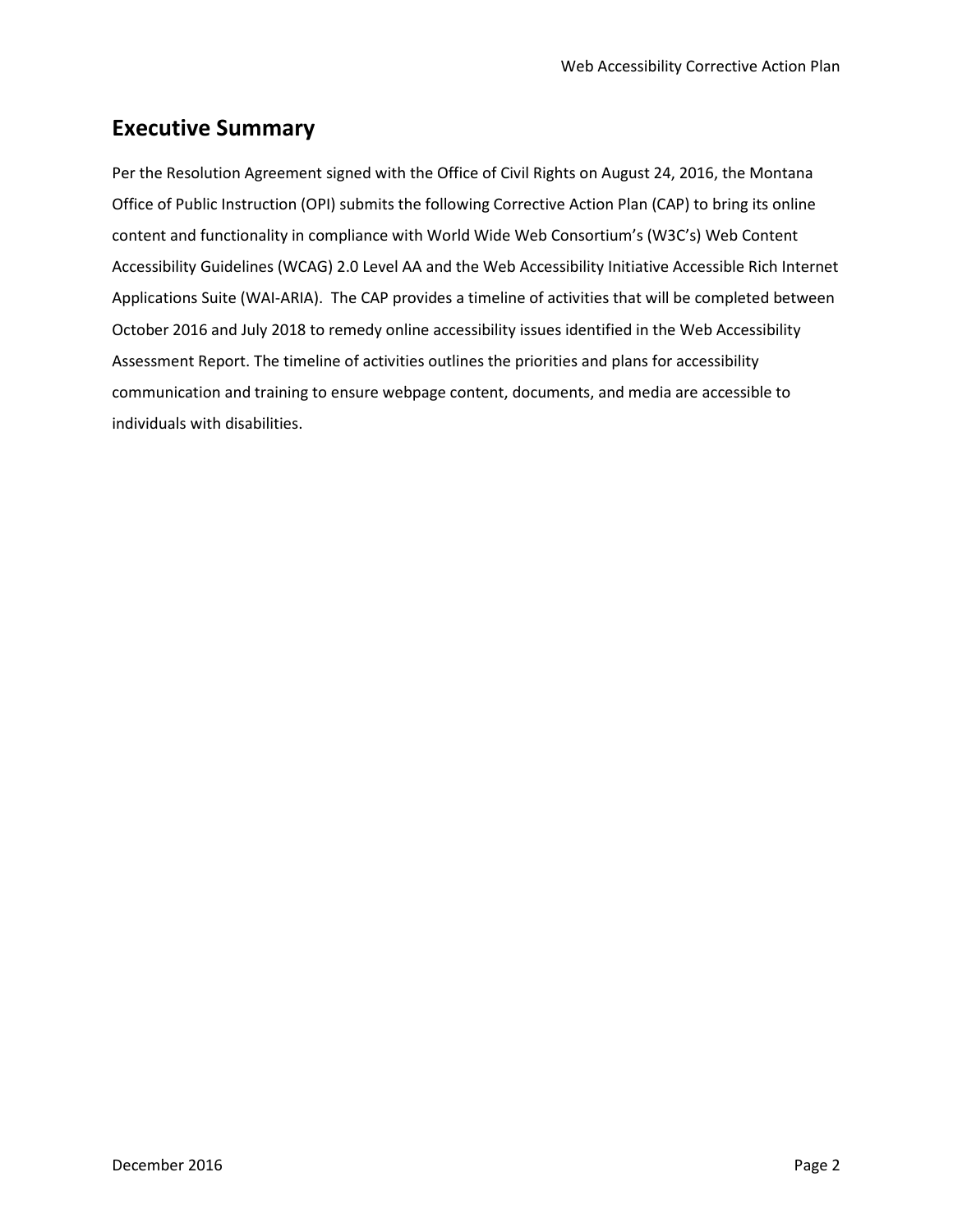# **Table of Contents**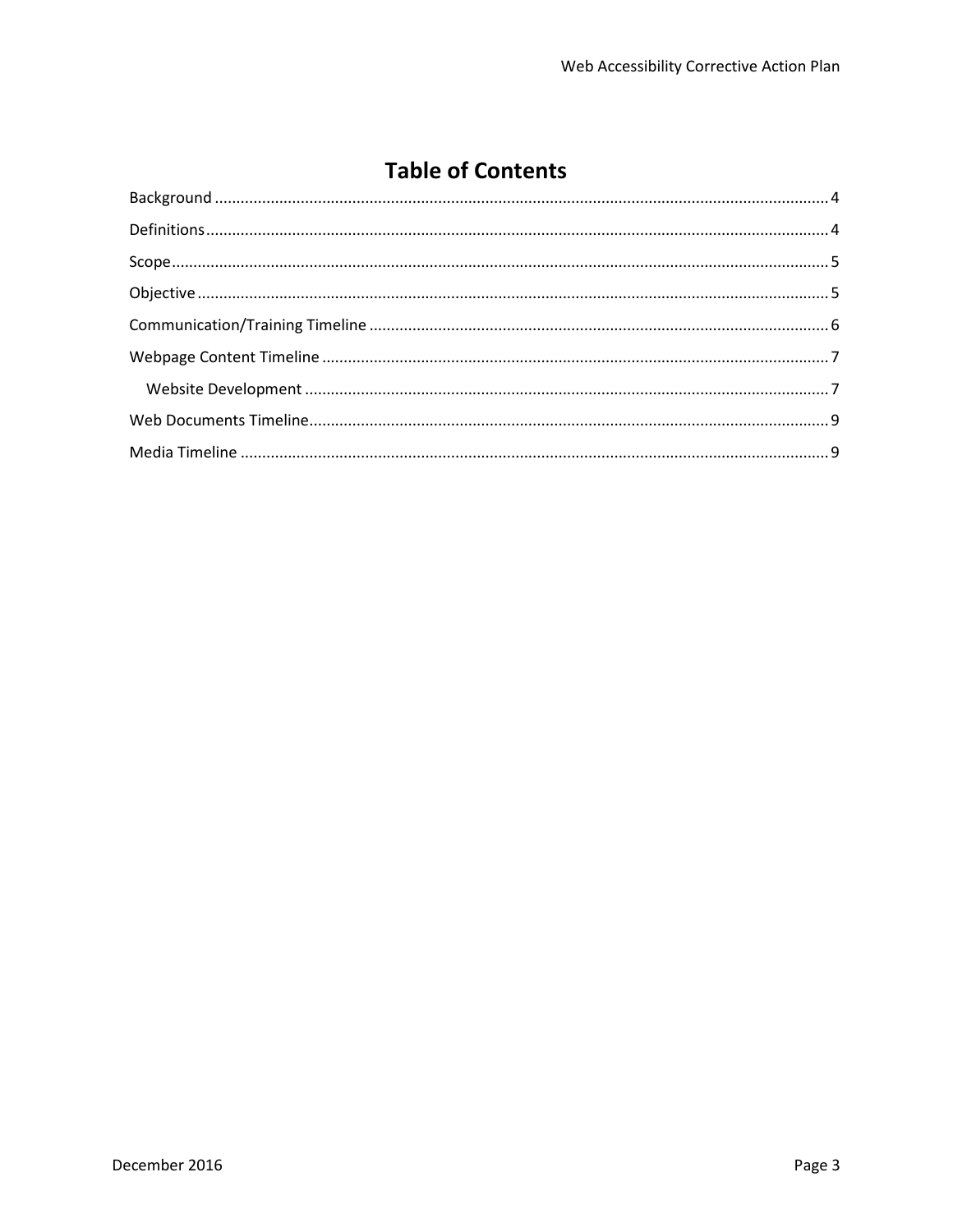### <span id="page-3-0"></span>**Background**

In June of 2016, the Montana Office of Public Instruction (OPI), received notice of a complaint from the United States Department of Education's Office for Civil Rights (OCR). The OCR summarized the complaint as follows:

> OCR received a Complaint of disability discrimination against the Montana Office of Public Instruction on May 16, 2016 (OCR Reference No. 10161224). The Complaint alleged that the OPI is discriminating on the basis of disability, because certain pages on its website are not accessible to persons with disabilities, including the Indian Education for All videos webpage at [http://opi.mt.gov/Programs/IndianEd/IEFAVideo.html#gpm1\\_1.](http://opi.mt.gov/Programs/IndianEd/IEFAVideo.html#gpm1_1) OCR will resolve this complaint in accordance with applicable laws and policies.

On August 24, 2016, the OPI entered into a Resolution Agreement with the Office for Civil Rights. This Corrective Action Plan (CAP) is prepared in accordance with Resolution Agreement Item 3 Assessment which states as follows:

3. Proposed Corrective Action Plan:

Simultaneously with the submission of the Assessment, Montana OPI will submit to OCR for its review and approval a proposed Corrective Action Plan to address all inaccessible content and functionality identified during Montana's OPI's Assessment. The proposed Corrective Action Plan will set out a detailed schedule for addressing problems, taking into account identified priorities, with all corrective actions to be completed within 18 months of the date OCR approved the Corrective Action Plan.

The Montana OPI understands that if all inaccessible content and functionality identified during the assessment is not removed or made accessible on a timely basis, it will be in violation of the Resolution Agreement with OCR, Section 504, Title II, and that the OCR may initiate administrative enforcement or judicial proceedings to enforce the specific terms and obligations of the agreement.

### <span id="page-3-1"></span>**Definitions**

Benchmarks for Measuring Accessibility refer to the World Wide Web Consortium's (W3C's) Web Content Accessibility Guidelines (WCAG) 2.0 Level AA and the Web Accessibility Initiative Accessible Rich Internet Applications Suite (WAI-ARIA) 1.0 for web content and functionality.

Document accessibility includes word processing documents, spreadsheets, PDFs, presentations and publications, which are scanned, uploaded or posted to the OPI website that allow for persons with disabilities to access the content contained within.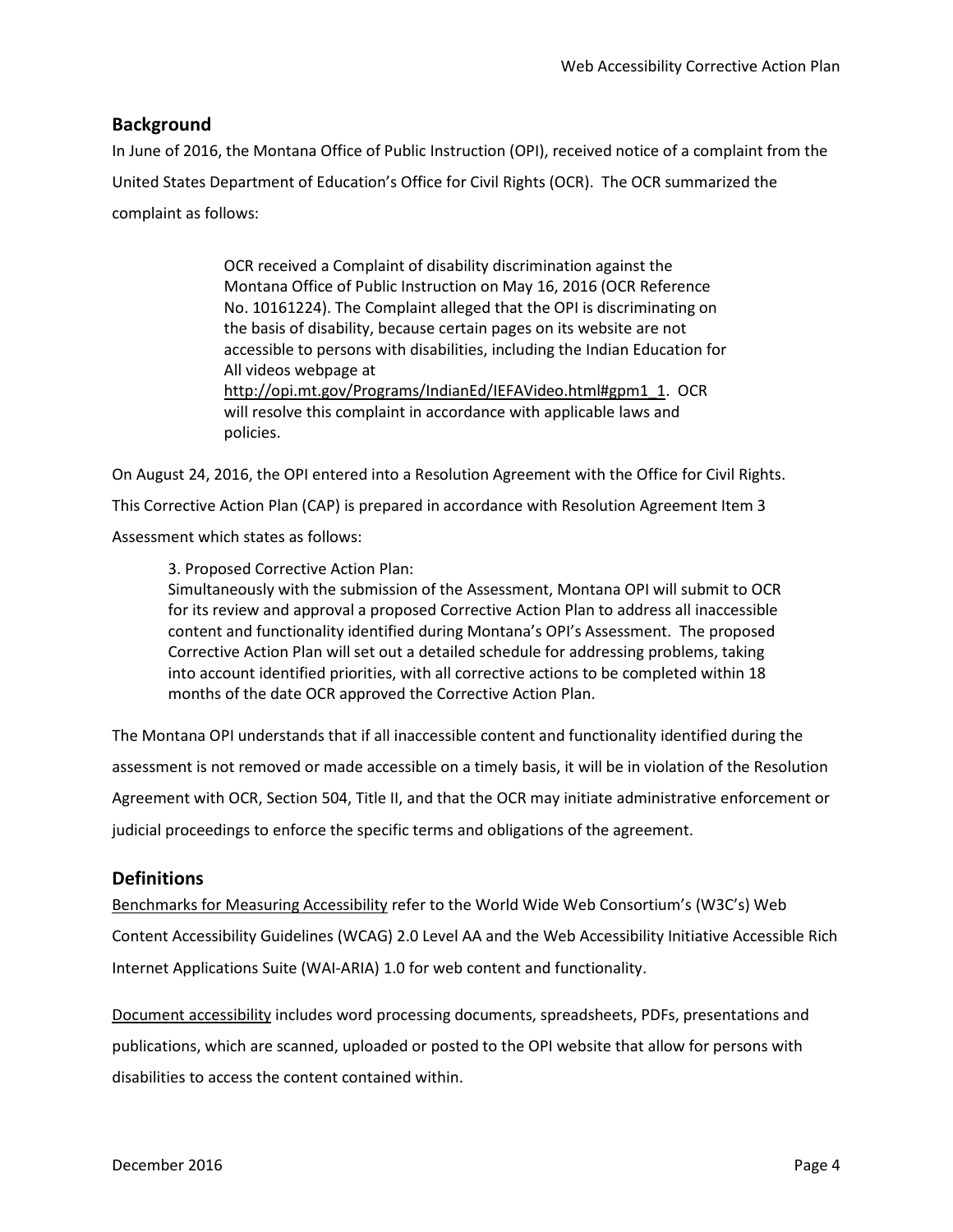Document content developers refers to agency staff who are responsible for creating document-based content intended to be posted to the OPI website including Word documents, Excel, PDF, and PowerPoint documents.

Web accessibility means a person with a disability is provided the opportunity to acquire the same web information, engage in the same web interactions, and enjoy the same web services with substantially equivalent ease of use as a person without a disability.

Webpage content generally refers to the information in a webpage including text, images, forms, and sounds.

Web developer refers to agency staff who manage, maintain, and update native HTML page content on the OPI website.

Web documents refers to documents posted on the OPI website, but not part of native HTML page content including, Word documents, Excel spreadsheets, PowerPoint presentations, and PDFs.

### <span id="page-4-0"></span>**Scope**

The Corrective Action Plan includes the Montana OPI's website, accessible a[t www.opi.mt.gov](http://www.opi.mt.gov/) as outlined by the OPI's Website Policy, 7.3.02. Dates referenced in the timeline are contingent on the OCR approving the CAP by January 31, 2017. A shift in this timeline will impact the deadlines identified in the CAP.

### <span id="page-4-1"></span>**Objective**

The Corrective Action Plan (CAP) addresses the areas of needed remediation identified in the OPI Website Accessibility Report, submitted on December 22, 20[1](#page-4-2)6. $^1$ 

<span id="page-4-2"></span><sup>&</sup>lt;sup>1</sup> The Website Accessibility Check Questionnaire can be viewed in Appendix B of the Assessment Report.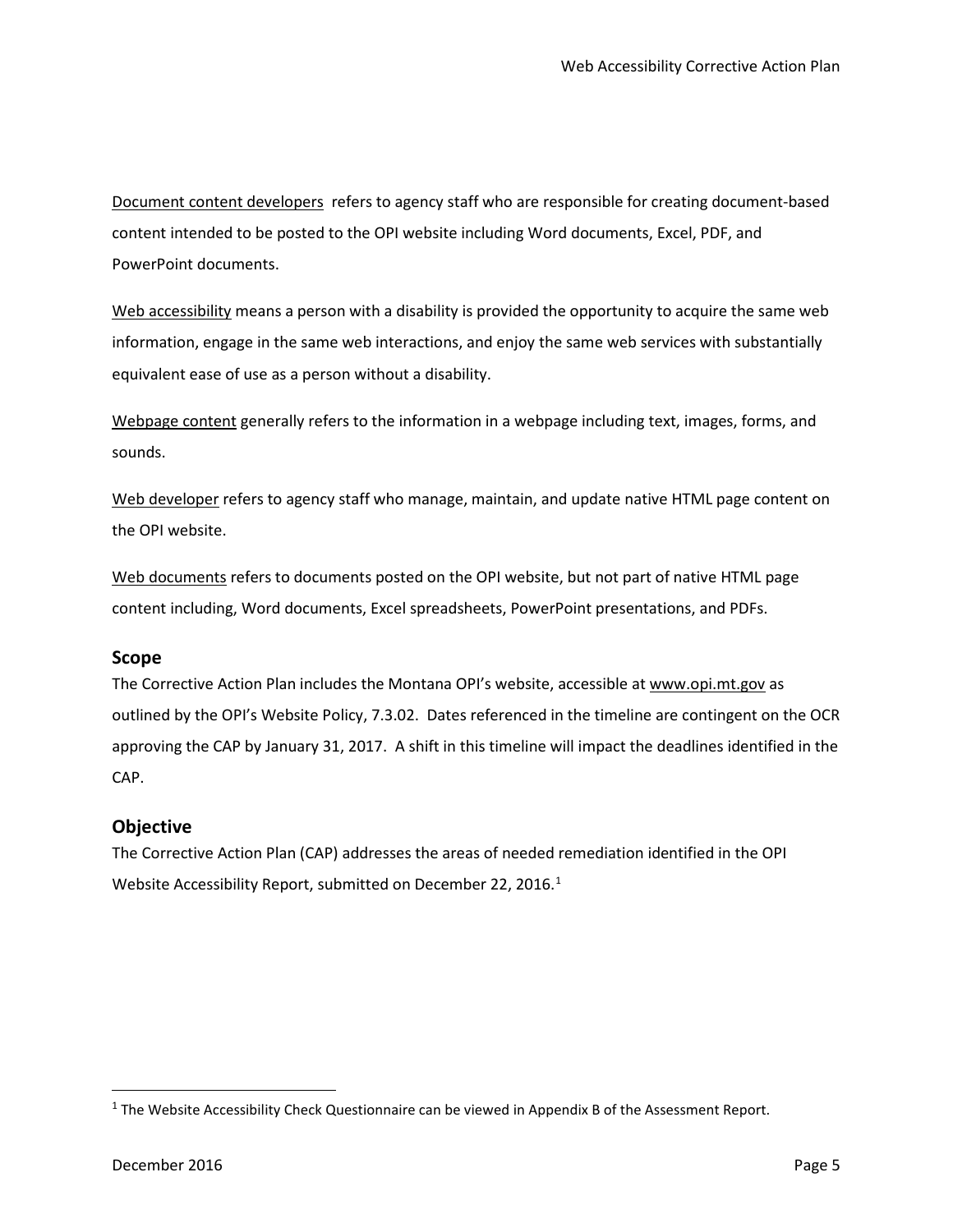## <span id="page-5-0"></span>**Communication/Training Timeline**

| Remediation                                                                               | <b>Start Date</b> | <b>Completion Date</b> | Responsible<br>Party                                                 |
|-------------------------------------------------------------------------------------------|-------------------|------------------------|----------------------------------------------------------------------|
| Notify division leadership of upcoming<br>website accessibility changes                   | September 2016    | September 2016         | Communications<br>Director                                           |
| Update to division leadership about<br>awareness and training                             | November 2016     | December 2016          | <b>IT Division</b><br>Administrator, IT<br>Project Manager<br>(ITPM) |
| Provide online agency-wide accessibility<br>awareness training                            | December 2016     | February 2017          | IT PM, IT Systems<br>Development<br>Bureau (ITSDB)                   |
| Train agency-wide document content<br>developers on revising content for<br>accessibility | 1st Quarter 2017  | 2nd Quarter 2017       | ITPM, ITSDB                                                          |
| Train web developers on building<br>accessible webpage content                            | December 2016     | 1st Quarter 2016       | ITPM, ITSDB                                                          |
| Develop accessibility reference site for<br>agency staff                                  | December 2016     | 1st Quarter 2017       | <b>ITPM, ITSDB</b>                                                   |

Communication and training will be key to preparing the agency to meet the Benchmarks for Measuring Accessibility as they relates to the website and content created and shared by the agency. The agency's commitment to accessibility will be supported by regular training of agency staff responsible for developing content. Training will begin in December of 2016 and continue into 2017.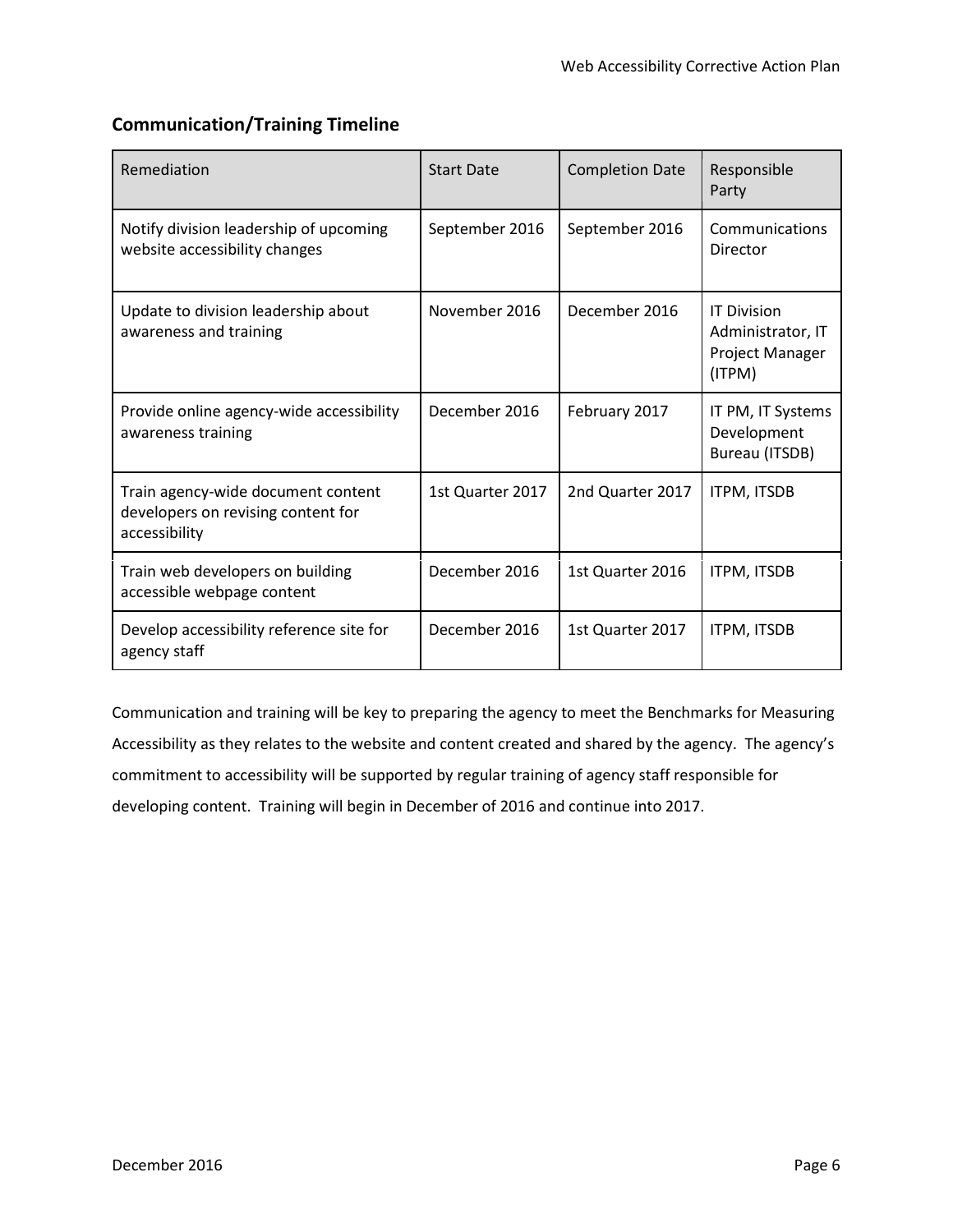## <span id="page-6-0"></span>**Webpage Content Timeline**

| Remediation                                                 | <b>Start Date</b> | <b>Completion Date</b> | Responsible<br>Party |
|-------------------------------------------------------------|-------------------|------------------------|----------------------|
| Make adjustments to current website<br>template             | October 17, 2016  | October 31, 2016       | <b>IT SDB</b>        |
| Update division webpage owner list                          | November 2016     | December 2016          | <b>ITSDB</b>         |
| Development of new website with focus<br>on accessibility   | 2017              | 2018                   | <b>ITSDB</b>         |
| Annual testing of website accessibility<br>following launch | <b>July 2018</b>  | <b>July 2018</b>       | <b>ITSDB</b>         |

### <span id="page-6-1"></span>**Website Development**

Central to creating new webpage content that meets the Benchmarks for Accessibility requirements is the redesign of the current OPI website. The redesign will coincide with the newly elected 2017 administration, providing the opportunity to build the site with accessibility as a fundamental criteria. The new website will have accessible visual design and content reinforced through documented processes, training, and automated and manual quality assurance testing.

The development of the OPI's new accessible website will focus on accessibility and usability up front. The agency's competitive bid process will be used to find vendors knowledgeable of and experienced in creating accessible websites and web content, while also helping to control the cost. Funding for the new site development will come from the agency's indirect cost budget and is anticipated to be between \$18,000 and \$25,000. This is based on a build that includes a basic content management system, number of pages of 250+, search engine optimization placement, responsive design, any database integration, and a built in accessibility testing tool.

The Request for Proposal (RFP) will require that OPI's new site adheres to World Wide Web Consortium's (W3C's) Web Content Accessibility Guidelines (WCAG) 2.0 Level AA and the Web Accessibility Initiative Accessible Rich Internet Applications Suite (WAI-ARIA) 1.0 for web content and functionality as cited in the OPI's Website Policy.

The RFP will require vendors to adequately explain the following key points related to accessibility as part of their submissions: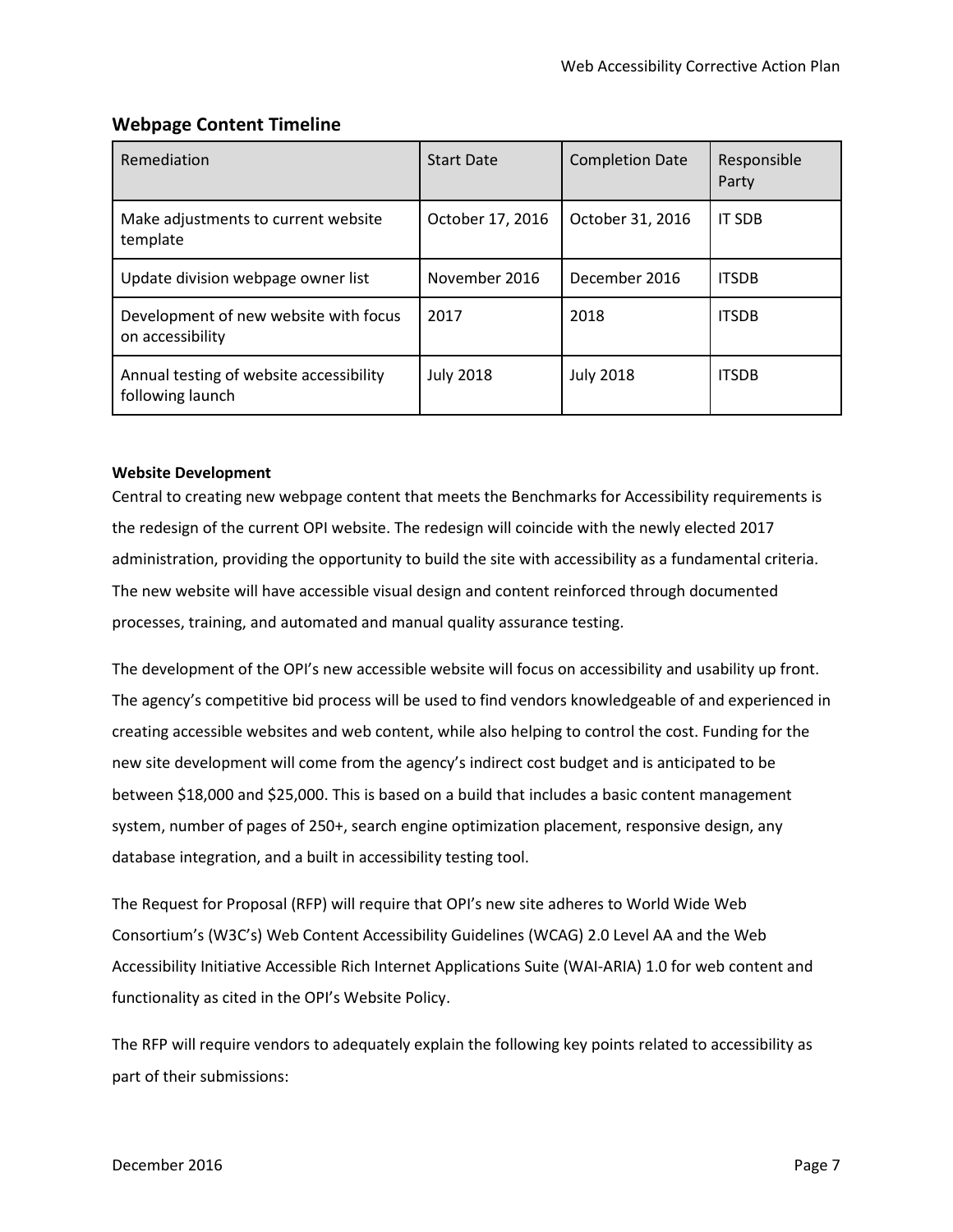- Describe experience in building accessible websites and other web content. Provide examples of work expressed in number and type of projects, as well as contract dollars.
- For reference, include the client name, address, and email address for two of the vendor's most recent projects that included accessibility as a key concern or component of the build.
- Briefly describe each of the individual team member's relevant qualifications and training related to accessibility requirements for web content.
- Explain the key design features that would be included in the website to ensure accessibility for those with disabilities that use assistive technology.
- Demonstrate experience in conducting website accessibility testing. This includes the ability to integrate accessibility testing software into the proposed website build that can be used by the OPI staff to conduct assessments.
- Describe training and support to be provided to the OPI web development staff responsible for managing the website going forward.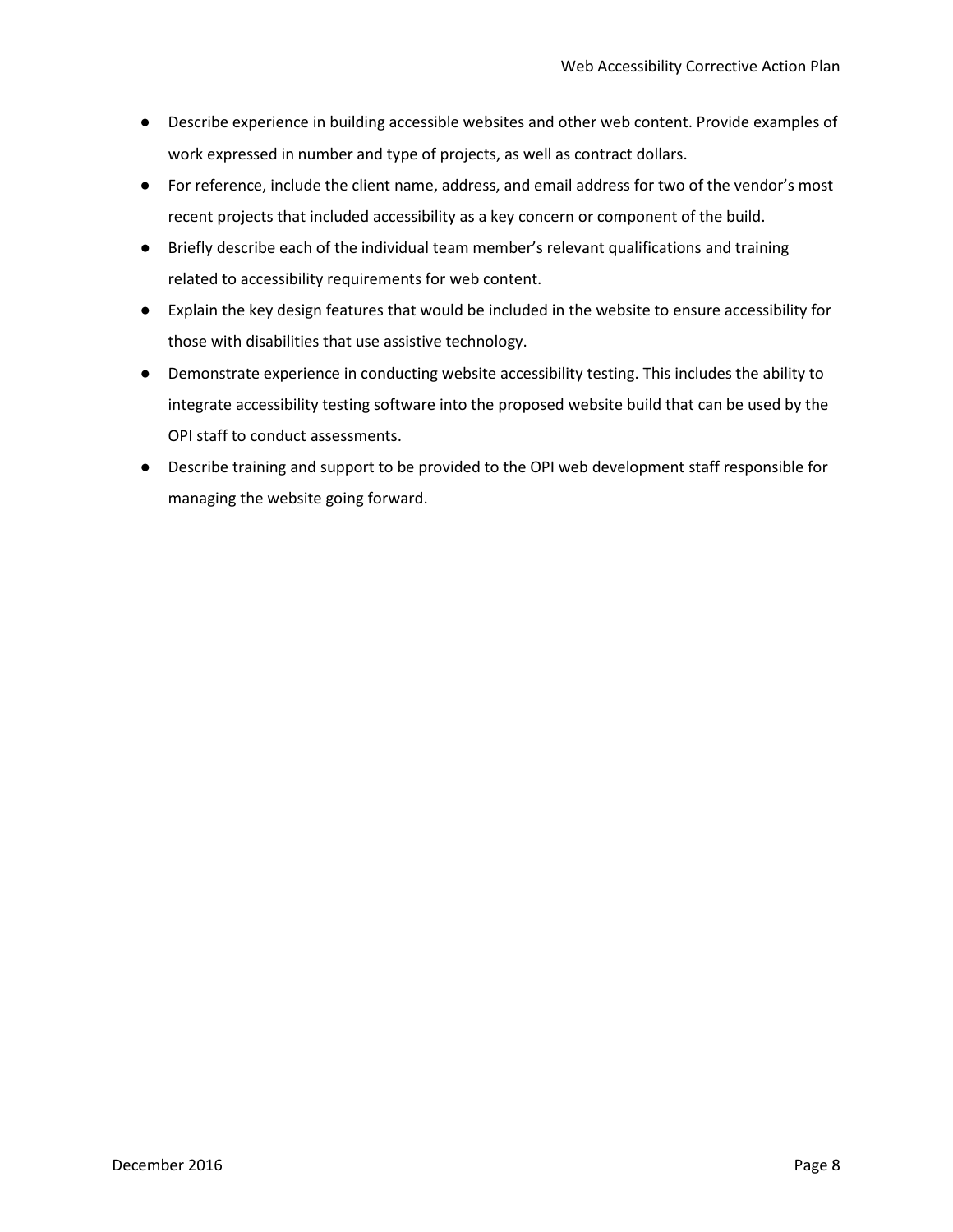## <span id="page-8-0"></span>**Web Documents Timeline**

| Remediation                                                                               | <b>Start Date</b> | <b>Completion Date</b> | Responsible<br>Party                  |
|-------------------------------------------------------------------------------------------|-------------------|------------------------|---------------------------------------|
| Provide tools and training for agency<br>staff to revise content for accessibility        | December 2017     | 2nd Quarter 2017       | <b>IT Network</b><br>Bureau & ITSDB   |
| All documents currently residing on will<br>be reviewed and updated for<br>accessibility. | January 1, 2017   | July 1, 2018           | <b>OPI Divisions,</b><br><b>ITSDB</b> |

The OPI website contains nearly 14,000 documents that need to be checked and updated for accessibility according to the Benchmarks for Measuring Accessibility. Given the volume of document content, updating document accessibility will be a collaborative agency-wide effort lead by the OPI ITSDB. The ITSDB will provide the tools and training for division staff who are responsible for managing content to update their own documents, supported by OPI's Website Document Content Control Process. Guidance will be provided in two ways: to activate accessibility checking tools in Adobe Acrobat DC and Microsoft Office products and providing guidance on the steps necessary to fix documents. This will be reinforced by in-person training and an online accessibility website that will contain best practices in the form of how to videos, instructional forms, and quick tips.

## <span id="page-8-1"></span>**Media Timeline**

| Remediation                                                                                                                                                                              | <b>Start Date</b> | <b>Completion Date</b> | Responsible<br>Party                  |
|------------------------------------------------------------------------------------------------------------------------------------------------------------------------------------------|-------------------|------------------------|---------------------------------------|
| All media files posted on or after October<br>15, 2016 will have closed captioning.<br>Communication to divisions about<br>$\bullet$<br>this new requirement sent on<br>October 14, 2016 | October 15, 2016  | October 15, 2016       | <b>OPI Divisions,</b><br>ITSDB, ITPM  |
| Move website video content to the OPI<br><b>YouTube Channel</b>                                                                                                                          | January 2017      | <b>July 2018</b>       | <b>ITSDB</b>                          |
| Agency staff receive training on closed<br>captioning current videos                                                                                                                     | January 2017      | <b>July 2018</b>       | ITSDB, ITPM                           |
| All existing media files updated with<br>closed captioning by agency staff                                                                                                               | February 2017     | <b>July 2018</b>       | <b>OPI Divisions, IT</b><br><b>PM</b> |